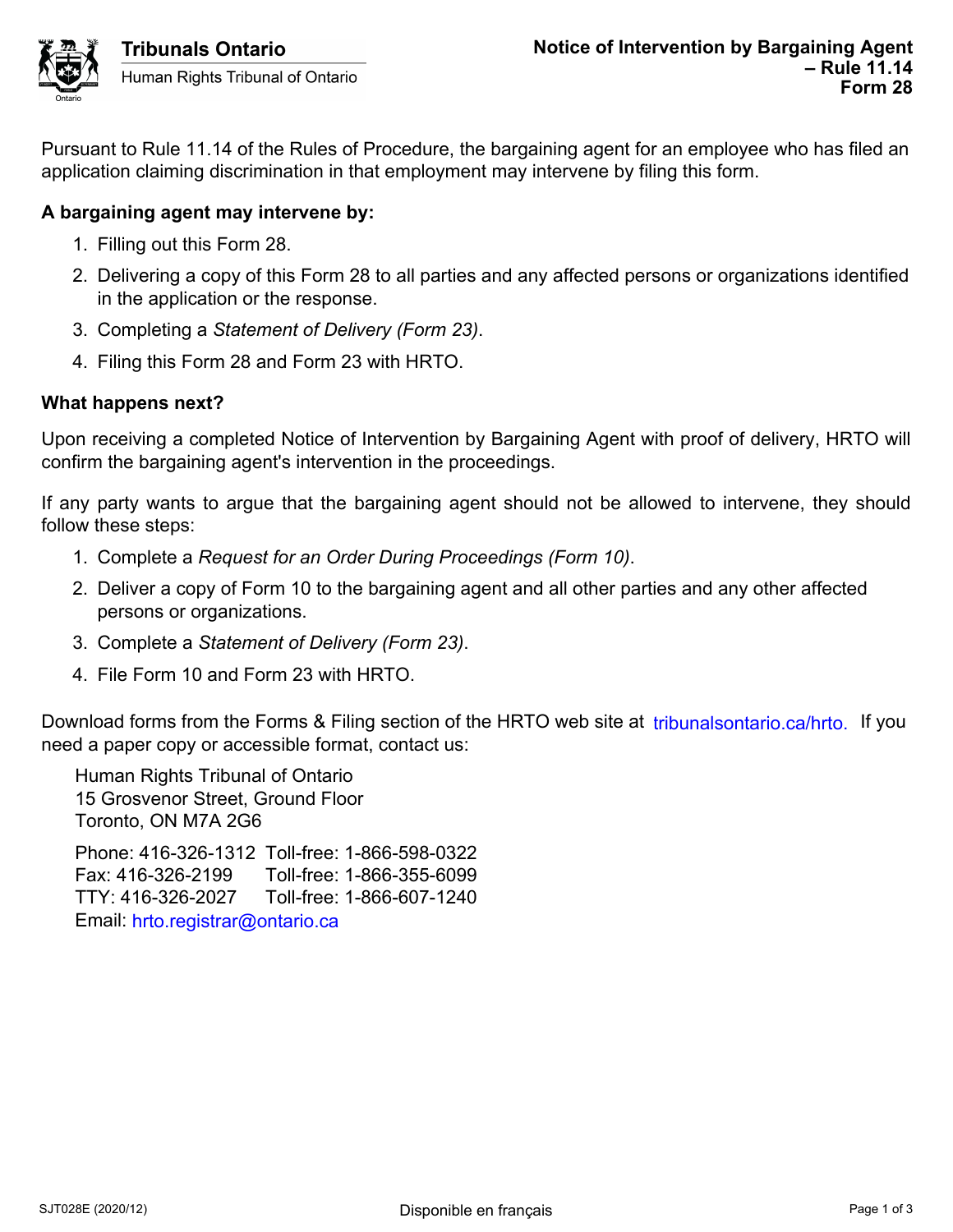

| 1. Application Information                                       |                    |                   |          |                       |                          |            |           |
|------------------------------------------------------------------|--------------------|-------------------|----------|-----------------------|--------------------------|------------|-----------|
| <b>Tribunal File Number:</b>                                     |                    |                   |          |                       |                          |            |           |
| Name of Applicant:                                               |                    |                   |          |                       |                          |            |           |
| Name of Each Respondent:                                         |                    |                   |          |                       |                          |            |           |
|                                                                  |                    |                   |          |                       |                          |            |           |
| 2. Contact Information for the Bargaining Agent                  |                    |                   |          |                       |                          |            |           |
| Full Name of Organization                                        |                    |                   |          |                       |                          |            |           |
| Contact person or legal representative for bargaining agent:     |                    |                   |          |                       |                          |            |           |
| First (or Given) Name                                            |                    |                   |          | Last (or Family) Name |                          |            |           |
| Firm (if applicable)                                             |                    |                   |          |                       | LSUC No. (if applicable) |            |           |
| <b>Street Number</b>                                             | <b>Street Name</b> |                   |          |                       |                          |            | Apt/Suite |
| City/Town                                                        |                    |                   | Province | Postal Code           | Email                    |            |           |
| Daytime Phone                                                    |                    | <b>Cell Phone</b> |          | Fax                   |                          | <b>TTY</b> |           |
| What is the best way to send information to your representative? |                    |                   |          |                       | Mail                     | Email      | Fax       |

(If you check email, you are consenting to the delivery of documents by email.)

# **3. Scope of Intervention**

**Describe the bargaining agent's position on the issue(s) and material facts raised in this application.**